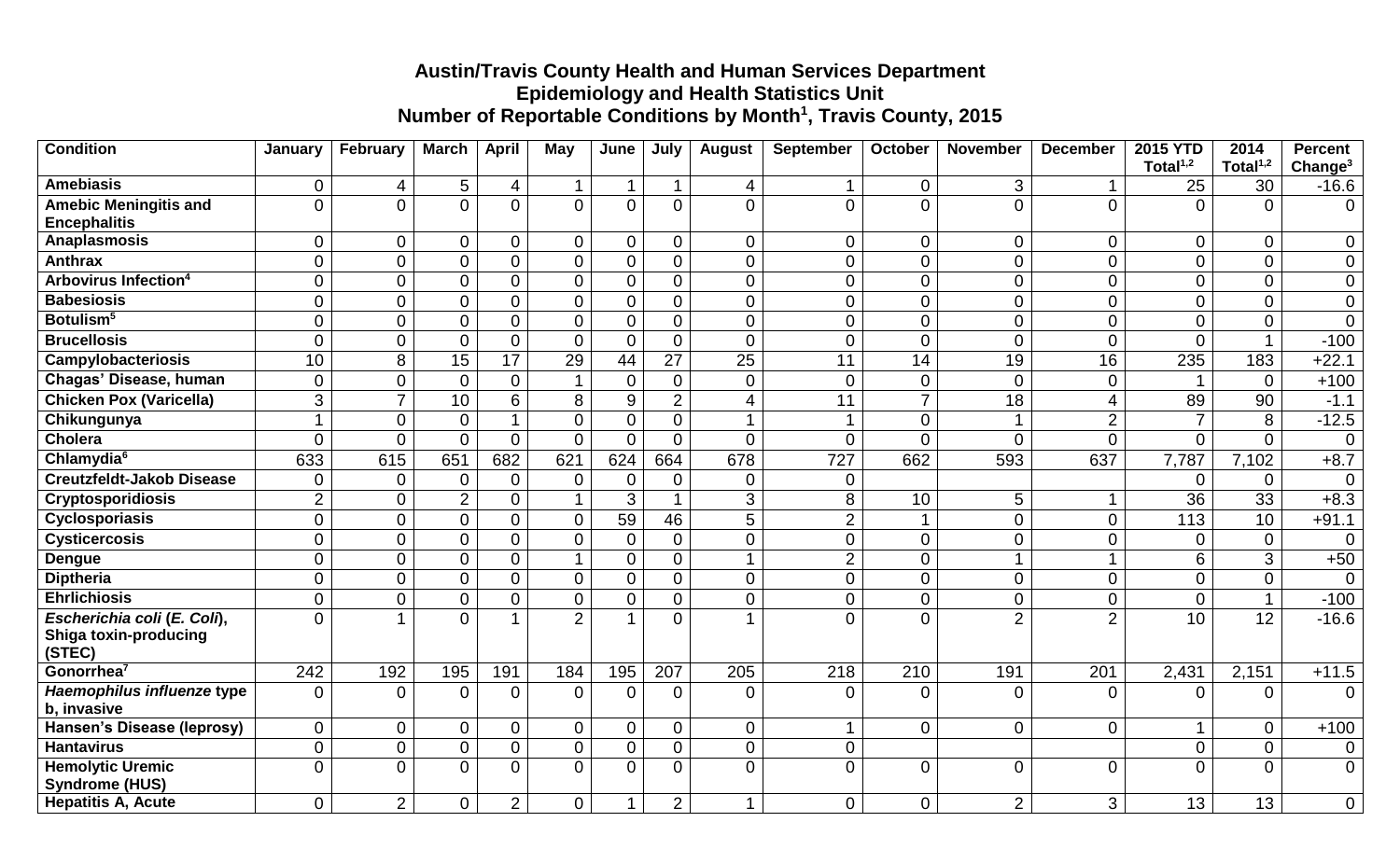| <b>Condition</b>                                           | January          | February         | <b>March</b>    | <b>April</b>   | <b>May</b>     | June             | July                          | <b>August</b>    | September        | October          | <b>November</b>     | <b>December</b> | <b>2015 YTD</b> | 2014            | <b>Percent</b>      |
|------------------------------------------------------------|------------------|------------------|-----------------|----------------|----------------|------------------|-------------------------------|------------------|------------------|------------------|---------------------|-----------------|-----------------|-----------------|---------------------|
|                                                            |                  |                  |                 |                |                |                  |                               |                  |                  |                  |                     |                 | Total $1,2$     | Total $1,2$     | Change <sup>3</sup> |
| <b>Hepatitis B, Acute</b>                                  |                  | $\mathbf 0$      | $\mathbf{1}$    | 1              | $\mathbf 1$    | $\mathbf 0$      |                               | 3                |                  | $\mathbf 1$      | $\overline{2}$      | 5               | 17              | 10              | $+41.2$             |
| <b>Hepatitis C, Acute</b>                                  | $\boldsymbol{0}$ | $\mathbf 0$      | $\mathbf 0$     | 0              | $\mathsf{O}$   | $\boldsymbol{0}$ | $\mathbf 0$                   | $\mathsf 0$      | $\boldsymbol{0}$ | $\pmb{0}$        | $\mathbf 0$         | $\overline{0}$  | $\Omega$        |                 | $-100$              |
| <b>Hepatitis E, Acute</b>                                  | $\overline{0}$   | $\overline{1}$   | $\mathbf 0$     | $\overline{0}$ | $\overline{0}$ | $\overline{0}$   | $\mathbf 0$                   | $\mathsf{O}$     | $\overline{0}$   | $\boldsymbol{0}$ | 0                   | $\overline{0}$  |                 | $\mathbf 0$     | $+100$              |
| Influenza-associated                                       | $\overline{0}$   | $\overline{0}$   | $\overline{0}$  | 0              | $\overline{0}$ | $\mathbf 0$      | $\overline{0}$                | $\overline{0}$   | $\overline{0}$   | $\mathbf 0$      | $\overline{0}$      | $\overline{0}$  | $\Omega$        | $\overline{2}$  | $-200$              |
| pediatric mortality<br>Influenza, Novel                    | 0                | $\pmb{0}$        | $\mathbf 0$     | 0              | 0              | $\mathbf 0$      |                               |                  | $\mathbf 0$      | $\overline{0}$   |                     | $\mathbf 0$     | $\overline{0}$  |                 | $\mathbf 0$         |
| <b>Legionellosis</b>                                       | $\boldsymbol{0}$ | $\mathbf 1$      | $\mathbf{1}$    | 0              | $\mathbf{1}$   | 1                | $\mathbf 0$<br>$\overline{0}$ | 0<br>3           | 4                | $\mathbf 1$      | 0<br>$\overline{2}$ |                 | 15              | 4               | $+375$              |
| Leishmaniasis                                              | $\boldsymbol{0}$ | $\boldsymbol{0}$ | $\pmb{0}$       | 0              | $\overline{0}$ | 1                | $\mathbf 0$                   | $\mathbf 0$      | $\mathbf 0$      | $\mathbf 0$      | $\boldsymbol{0}$    | $\mathbf 0$     |                 | $\overline{0}$  | $+100$              |
| <b>Listeriosis</b>                                         | $\boldsymbol{0}$ | $\boldsymbol{0}$ | $\pmb{0}$       | $\overline{2}$ | 0              | $\mathbf 0$      | $\overline{0}$                | 0                | $\mathbf 0$      | $\pmb{0}$        | $\mathbf 0$         | $\mathbf 0$     | $\overline{2}$  | $\mathbf 0$     | $+200$              |
| <b>Lyme Disease</b>                                        | 0                | $\mathbf 0$      | $\overline{0}$  | $\overline{0}$ | $\overline{0}$ | $\overline{0}$   | $\overline{0}$                | $\boldsymbol{0}$ | 3                | 1                | 0                   | $\mathbf 0$     | 4               | 5               | $-20.0$             |
| <b>Malaria</b>                                             | 0                | $\boldsymbol{0}$ | $\pmb{0}$       | $\overline{0}$ | $\overline{0}$ | $\mathbf 0$      | $\overline{0}$                | $\overline{2}$   | 0                | $\overline{A}$   | $\mathbf 0$         | $\mathbf 0$     | 3               | $\overline{7}$  | $-57.1$             |
| <b>Measles</b>                                             | $\overline{0}$   | $\boldsymbol{0}$ | $\pmb{0}$       | $\overline{0}$ | $\overline{0}$ | $\mathbf 0$      | $\overline{0}$                | $\mathbf 0$      | $\overline{0}$   |                  | $\mathbf 0$         | $\mathbf 0$     | $\overline{0}$  | $\overline{0}$  |                     |
| Meningococcal Infection <sup>8</sup>                       |                  |                  |                 |                |                | $\overline{A}$   |                               |                  |                  |                  | 1                   |                 |                 |                 | $\overline{0}$      |
|                                                            | $\mathsf 0$      | $\pmb{0}$<br>1   | $\pmb{0}$       | $\overline{0}$ | $\mathbf 0$    |                  | $\overline{0}$                | $\mathbf{1}$     | $\mathbf 0$      | $\pmb{0}$        |                     | $\mathbf 0$     | $\mathbf{3}$    | 3               | $\mathbf 0$         |
| Multidrug-Resistant<br>Organisms (MDRO) <sup>9</sup>       |                  |                  | $\overline{2}$  |                | $\overline{2}$ |                  | 3                             | 5                |                  | $\mathbf 0$      | 4                   | $\overline{2}$  | 23              | $\overline{17}$ | $+26$               |
| <b>Mumps</b>                                               | $\mathbf 0$      | $\mathbf 0$      | $\mathbf 0$     | 0              | $\overline{7}$ | $\mathbf 0$      | $\overline{0}$                | 1                | $\overline{0}$   | $\mathbf 0$      | $\mathbf 0$         |                 | 8               | $\mathbf 1$     | $+87.5$             |
| <b>Pertussis</b>                                           | $\overline{7}$   | $\overline{4}$   | 6               | 12             | 9              | $\overline{7}$   | $\overline{7}$                | 8                | 8                | 16               | 13                  | 13              | 110             | 311             | $-191.8$            |
| <b>Plague</b>                                              | $\mathbf 0$      | $\boldsymbol{0}$ | $\pmb{0}$       | 0              | $\mathbf 0$    | $\mathbf 0$      | $\mathbf 0$                   | 0                | $\boldsymbol{0}$ | $\mathbf 0$      | $\mathbf 0$         | $\mathbf 0$     | $\overline{0}$  | $\mathbf 0$     | $\overline{0}$      |
| Polio Virus Infection, non-<br>paralytic                   | 0                | $\overline{0}$   | $\Omega$        | 0              | $\Omega$       | $\Omega$         | $\Omega$                      | $\overline{0}$   | $\Omega$         | $\mathbf{0}$     | $\Omega$            | $\Omega$        | $\Omega$        | $\Omega$        | $\overline{0}$      |
| <b>Poliomyelitis</b>                                       | $\boldsymbol{0}$ | $\mathbf 0$      | $\mathbf 0$     | 0              | $\overline{0}$ | $\overline{0}$   | $\overline{0}$                | $\mathbf 0$      | $\mathbf 0$      | $\pmb{0}$        | $\mathbf 0$         | $\mathbf 0$     | $\mathbf 0$     | $\mathbf 0$     | 0                   |
| <b>Primary Amoebic</b><br><b>Meningoencephalitis (PAM)</b> | $\overline{0}$   | $\overline{0}$   | $\overline{0}$  | 0              | $\overline{0}$ | $\overline{0}$   | $\overline{0}$                | $\overline{0}$   | $\overline{0}$   | $\overline{0}$   | $\Omega$            | $\Omega$        | $\Omega$        | $\Omega$        | $\overline{0}$      |
| Q Fever                                                    | $\mathbf 0$      | $\mathbf 0$      | $\mathbf 0$     | 0              | $\mathbf 0$    | $\mathbf 0$      | $\overline{0}$                | 0                | $\overline{0}$   | $\overline{0}$   | $\mathbf 0$         | $\mathbf 0$     | $\overline{0}$  | $\mathbf 0$     | $\mathbf 0$         |
| Rabies, human                                              | $\boldsymbol{0}$ | $\boldsymbol{0}$ | $\pmb{0}$       | 0              | $\mathbf 0$    | $\boldsymbol{0}$ | $\overline{0}$                | $\mathbf 0$      | $\boldsymbol{0}$ | $\pmb{0}$        | 0                   | $\mathbf 0$     | $\overline{0}$  | $\overline{0}$  | $\overline{0}$      |
| <b>Rubella</b>                                             | $\overline{0}$   | $\mathbf 0$      | $\mathbf 0$     | $\overline{0}$ | $\overline{0}$ | $\mathbf 0$      | $\overline{0}$                | $\mathbf 0$      | $\overline{0}$   | $\boldsymbol{0}$ | $\Omega$            | $\mathbf{0}$    | $\Omega$        | $\Omega$        | $\mathbf 0$         |
| <b>Salmonellosis</b>                                       | 6                | 11               | $\overline{12}$ | 10             | 17             | 31               | 29                            | 27               | 35               | 15               | 32                  | 28              | 253             | 293             | $-15.8$             |
| <b>Shigellosis</b>                                         | 26               | 9                | 34              | 33             | 77             | 63               | 49                            | 28               | 27               | 25               | $\overline{33}$     | $\overline{31}$ | 435             | 220             | $+97.7$             |
| <b>Smallpox</b>                                            | $\mathbf 0$      | $\mathbf 0$      | $\pmb{0}$       | $\overline{0}$ | $\mathbf 0$    | $\mathbf 0$      | $\overline{0}$                | $\boldsymbol{0}$ | $\mathbf 0$      | $\pmb{0}$        | $\mathbf 0$         | $\overline{0}$  | $\overline{0}$  | $\Omega$        | $\mathbf 0$         |
| <b>Spotted Fever Rickettsiosis</b>                         | $\mathbf 0$      | $\overline{0}$   | $\mathbf 0$     | 0              | $\mathbf 0$    | $\mathbf 0$      | $\overline{0}$                | 3                | $\overline{0}$   | $\mathbf 0$      |                     | $\overline{0}$  | 4               | $\overline{0}$  | $+400$              |
| Streptococcus, Group A                                     | 4                | 4                | $\mathbf 1$     | 3              | 3              | 6                | 4                             | 5                |                  | 3                | 3                   | 4               | 41              | 32              | $+21.9$             |
| <b>Streptococcus, Group B</b>                              | $\overline{7}$   | $\overline{7}$   | $\overline{5}$  | $\overline{3}$ | $\mathbf 1$    | $\overline{11}$  | $6\phantom{1}$                | 12               | 6                | $\overline{3}$   | 3                   | 10 <sup>°</sup> | 74              | 62              | $+16.2$             |
| Streptococcus pneumonia                                    | 11               | 9                | 8               | 5              |                | 5                | 5                             | $\overline{2}$   | 5                | 11               | 6                   | 17              | 85              | 77              | $+9.4$              |
| Syphilis <sup>10</sup>                                     | 37               | 53               | 55              | 47             | 29             | 43               | 50                            | 33               | 49               | 40               | 32                  | 33              | 501             | 524             | $+4.5$              |
| Taeniasis                                                  | $\mathbf 0$      | $\overline{0}$   | $\overline{0}$  | $\overline{0}$ | $\overline{0}$ | $\overline{0}$   | $\overline{0}$                | $\overline{0}$   | $\mathbf 0$      | $\overline{0}$   | $\mathbf 0$         | $\overline{0}$  | $\overline{0}$  | $\overline{0}$  | $\overline{0}$      |
| Tetanus                                                    | 0                | $\mathbf 0$      | $\overline{0}$  | 0              | $\overline{0}$ | $\overline{0}$   | $\overline{0}$                | $\overline{0}$   | $\mathbf 0$      | $\overline{0}$   | $\overline{0}$      | $\overline{0}$  | $\overline{0}$  | $\overline{0}$  | $\overline{0}$      |
| <b>Trichinosis</b>                                         | $\overline{0}$   | $\overline{0}$   | $\overline{0}$  | $\overline{0}$ | $\overline{0}$ | $\overline{0}$   | $\overline{0}$                | $\overline{0}$   | $\overline{0}$   | $\overline{0}$   | $\overline{0}$      | $\overline{0}$  | $\overline{0}$  | $\mathbf{1}$    | $-100$              |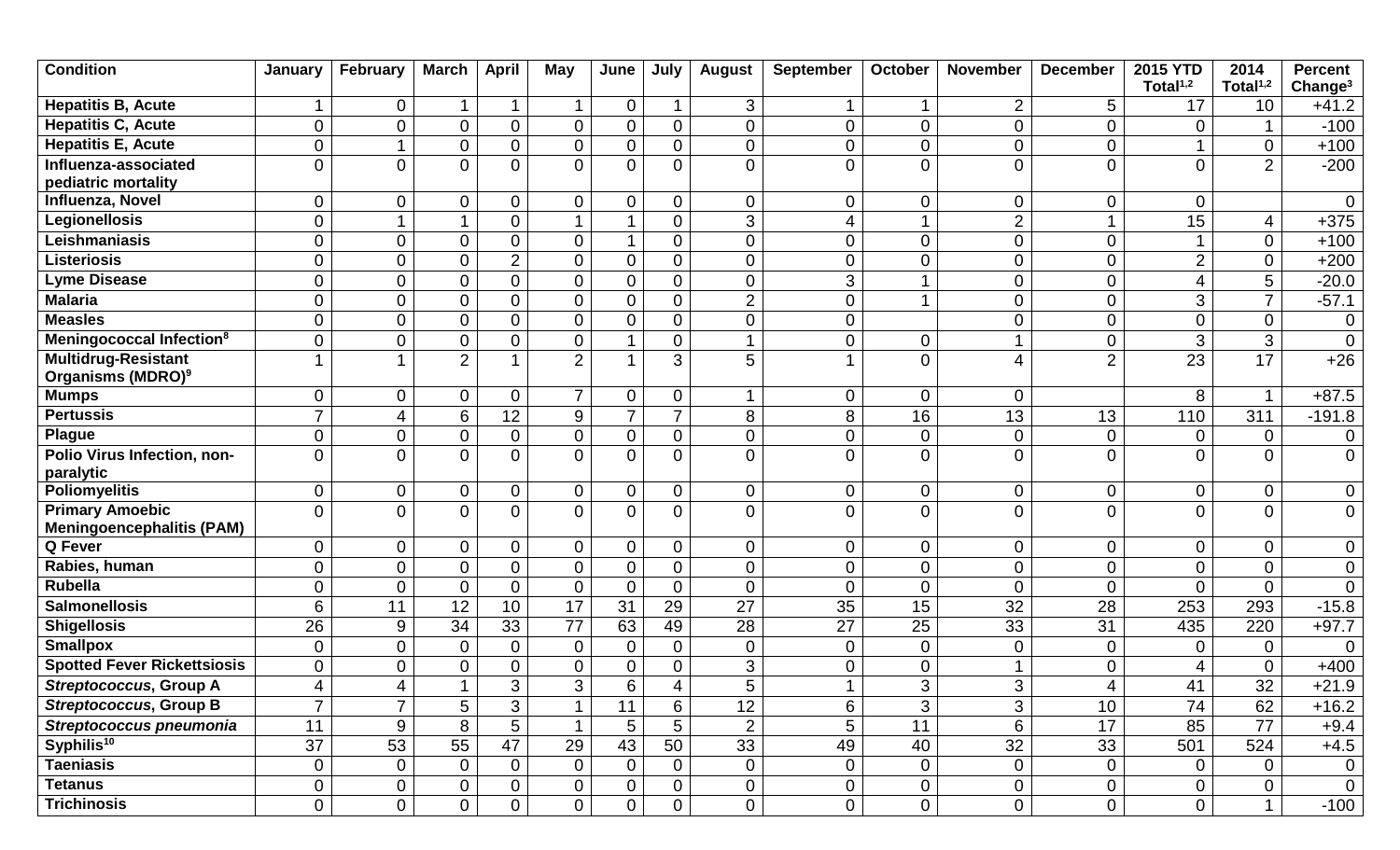| <b>Condition</b>                | January | <b>February</b> | <b>March</b>   | April | May            | June     | July           | August | <b>September</b> | <b>October</b> | <b>November</b> | <b>December</b> | <b>2015 YTD</b> | 2014        | <b>Percent</b>      |
|---------------------------------|---------|-----------------|----------------|-------|----------------|----------|----------------|--------|------------------|----------------|-----------------|-----------------|-----------------|-------------|---------------------|
|                                 |         |                 |                |       |                |          |                |        |                  |                |                 |                 | Total $1,2$     | Total $1,2$ | Change <sup>3</sup> |
| Tuberculosis <sup>11</sup>      | հ       | 4               | 4              | 3     | 9              | $\Omega$ | 4              | C      | $\sim$           | 6.             |                 | 6               | 59              | 49          | $+16.9$             |
| <b>Tularemia</b>                |         | $\overline{0}$  | 0              |       | $\overline{0}$ | 0        | $\mathbf 0$    |        |                  |                |                 |                 |                 |             |                     |
| <b>Typhoid Fever</b>            |         | $\mathbf 0$     | 0              |       |                | 0        | 0              |        |                  |                |                 |                 |                 | ⌒           | $-50.0$             |
| <b>Typhus, Murine</b>           |         | $\mathbf 0$     | $\overline{0}$ |       |                | ⌒        | 3              |        |                  |                |                 |                 | 15              | 4           |                     |
| Vancomycin-intermediate         |         | $\overline{0}$  | 2              |       | $\overline{0}$ | 0        | $\overline{0}$ |        |                  |                |                 |                 | $\Omega$        |             | $+50.0$             |
| resistant Staphylococcus        |         |                 |                |       |                |          |                |        |                  |                |                 |                 |                 |             |                     |
| aureus (VISA) <sup>12</sup>     |         |                 |                |       |                |          |                |        |                  |                |                 |                 |                 |             |                     |
| Vancomycin-resistant            |         | $\Omega$        | $\Omega$       |       | $\Omega$       | 0        | 0              |        |                  |                |                 |                 |                 |             | $\overline{0}$      |
| <b>Staphylococcus aureus</b>    |         |                 |                |       |                |          |                |        |                  |                |                 |                 |                 |             |                     |
| $(VRSA)^{13}$                   |         |                 |                |       |                |          |                |        |                  |                |                 |                 |                 |             |                     |
| Vibrio Infections <sup>14</sup> |         | $\overline{0}$  | 0              | ◠     |                | 0        | 0              |        |                  |                |                 |                 |                 | 3           | $+25.0$             |
| <b>West Nile Virus</b>          |         | $\mathbf 0$     | $\Omega$       |       | $\Omega$       | 0        | 0              |        |                  |                |                 |                 |                 | 6           |                     |
| <b>Yellow Fever</b>             |         | $\mathbf 0$     | $\overline{0}$ |       | $\overline{0}$ | 0        | 0              |        |                  |                |                 |                 |                 |             | 0                   |
| <b>Yersiniosis</b>              |         | $\overline{0}$  | $\overline{0}$ |       | $\Omega$       |          | $\overline{0}$ | 0      |                  |                |                 |                 | 3               | 4           | $-33.3$             |

Disease surveillance data source: Austin/Travis County Health and Human Services Department Epidemiology and Health Statistics Unit - National Electronic Disease Surveillance System (NEDSS) Tuberculosis surveillance data source: Austin/Travis County Health and Human Services Department Communicable Disease Unit - Communicable Disease Case Information System (CDCIS) Sexually Transmitted Disease (STD) surveillance data source: Austin/Travis County Health and Human Services Department Epidemiology and Health Statistics Unit - STD\*Management Information System (STD\*MIS)

## **Considerations**

 $\overline{a}$ 

- Unless otherwise noted, 2015 case counts are based on MMWR year 2015.
- Unless otherwise noted, 2014 case counts are based on MMWR year 2014.
- The number of cases reported is presumed to be underestimates of true disease incidence due to incomplete reporting.
- The number of cases reported includes both probable and confirmed conditions when applicable.
- Diseases and conditions listed reflect those that were notifiable in Texas in 2015 based on Texas Administrative Code.
- Data may change due to reporting lag or routine data management processes, but this report is retroactively updated to reflect these changes.
- Other reports for Austin/Travis County are available on the [Epidemiology and Disease Surveillance webpage.](http://www.austintexas.gov/department/epidemiology-and-disease-surveillance)

<sup>&</sup>lt;sup>1</sup> Month of condition is based on the month case(s) were reported to A/TCHHSD. Data for 2015 is preliminary data and was generated on September 8, 2016.

<sup>&</sup>lt;sup>2</sup> Unless otherwise noted, data is pulled by MMWR year and not calendar year. As a result, there are some instances in which cases are reported with a MMWR year in one year but the actual report was received the following Consequently, the annual totals of each notifiable condition may not equal the exact total number of cases when each month's totals are summed.

<sup>&</sup>lt;sup>3</sup> Percent change will be updated within this report after the end of the year, in 2016. Percent change is not provided if the calculation is invalid. For example, if initial year of data is zero and the following year of mathematical calculation and consequently the percent change for that condition cannot be provided.

<sup>4</sup> Arbovirus Infections are caused by any number of viruses transmitted by arthropods such as mosquitoes and ticks. These infections generally occur during warm weather months, when mosquitoes and ticks are active. Dengue F Chikungunya, and West Nile Virus are reported separately in the table.

<sup>&</sup>lt;sup>5</sup> Botulism category is collapsed and can potentially include foodborne, infant, other (includes wounds), other unspecified, or wound cases of Botulism.

<sup>&</sup>lt;sup>6</sup> Chlamydia data is pulled by calendar year and not MMWR year.

<sup>&</sup>lt;sup>7</sup> Gonorrhea data is pulled by calendar year and not MMWR year.

<sup>8</sup> Includes all cases of invasive *Neisseria meningitides* including cases of meningitis, septicemia, and joint infections.

<sup>9</sup> Multidrug-resistant organisms (MDRO) category includes cases of Carbapenem resistant *Enterobacteriaceae* (CRE) and Multi-drug-resistant *Acinetobacter* (MDR-A).

<sup>&</sup>lt;sup>10</sup> Syphilis category is collapsed and can potentially include primary, secondary, latent, tertiary (late latent), neurosyphilis, and congenital cases of syphilis. Syphilis data is pulled by calendar year and not MMWR yea

 $11$  Tuberculosis data is pulled by calendar year and not MMWR year.

<sup>12</sup> Vancomycin-intermediate resistant *Staphylococcus aureus* (VISA)—*Staphylococcus aureus* with a vancomycin minimum inhibitory concentration (MIC) of 4 μg/mL through 8 μg/mL.

<sup>13</sup> Vancomycin-resistant *Staphylococcus aureus* (VRSA)—*Staphylococcus aureus* with a vancomycin MIC of 16μg/mL or greater.